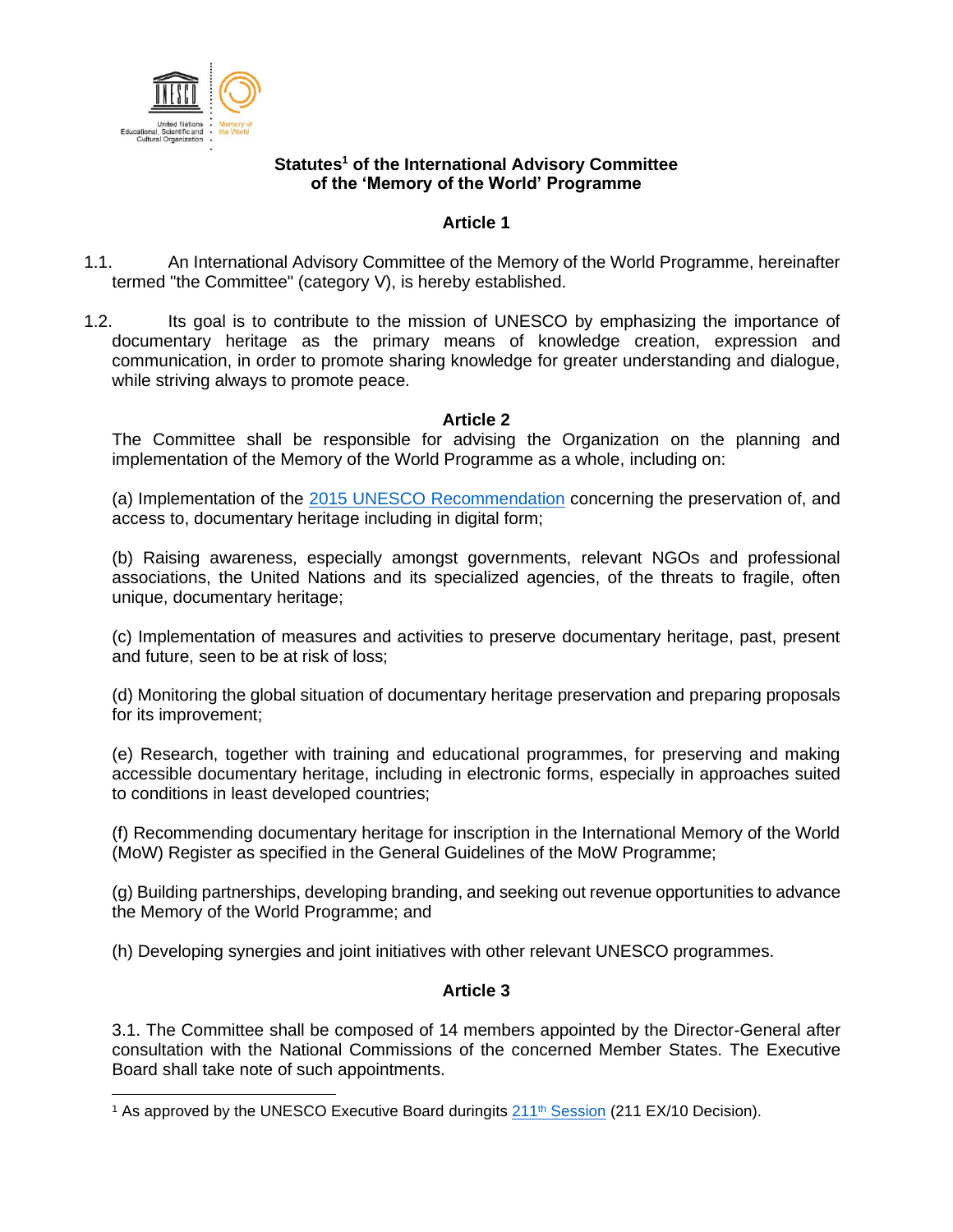

3.2. The 14 Members of the Committee serve in a personal capacity, not as representatives of States or any other affiliated entities. They will not seek or accept instructions from governments or other authorities.

3.3. The term of office of the members of the Committee shall be four years. It is renewable once. In the event of the resignation or incapacity of a member of the Committee, the Director-General shall appoint a replacement for the remainder of the term.

3.4 Every two years, half the membership of the Committee shall be renewed.

3.5. The members of the Committee shall be chosen for their expertise in safeguarding documentary heritage, taking due account of geographical and gender representation, and in such a way as to represent the various disciplines and schools of thought prevalent in this field within Member States and in the main international professional organizations.

3.6. In addition to the 14 members mentioned **in Article 3.1**, the Director-General may invite to meetings of the Committee individuals whose duties and qualifications make them suitable for assisting the Committee in its task. They shall not have the right to vote.

## **Article 4**

4.1 The Director-General shall convene the Committee in ordinary session at least once every two years and shall fix the date and place. The Director-General may convene extraordinary sessions and shall fix the date and place.

4.2 The Director-General will be represented at all ordinary and extraordinary sessions.

4.3. At the opening of each ordinary session, the Committee shall elect a Chairperson, three Vice-Chairpersons and a Rapporteur who shall constitute the Bureau of the Committee and shall remain in office until the opening of the following ordinary session.

4.4. The Director-General shall convene the Bureau as deemed necessary in consultation with the Chairperson and be represented at its meetings.

4.5**.** The Secretariat of the Committee shall be provided by the UNESCO Memory of the World (MoW) Secretariat.

## **Article 5**

**5.1.** Member States and Associate Members of UNESCO may send observers to sessions of the Committee.

**5.2.** The United Nations and other organizations of the United Nations system with which UNESCO has concluded mutual representation agreements may be represented at sessions of the Committee.